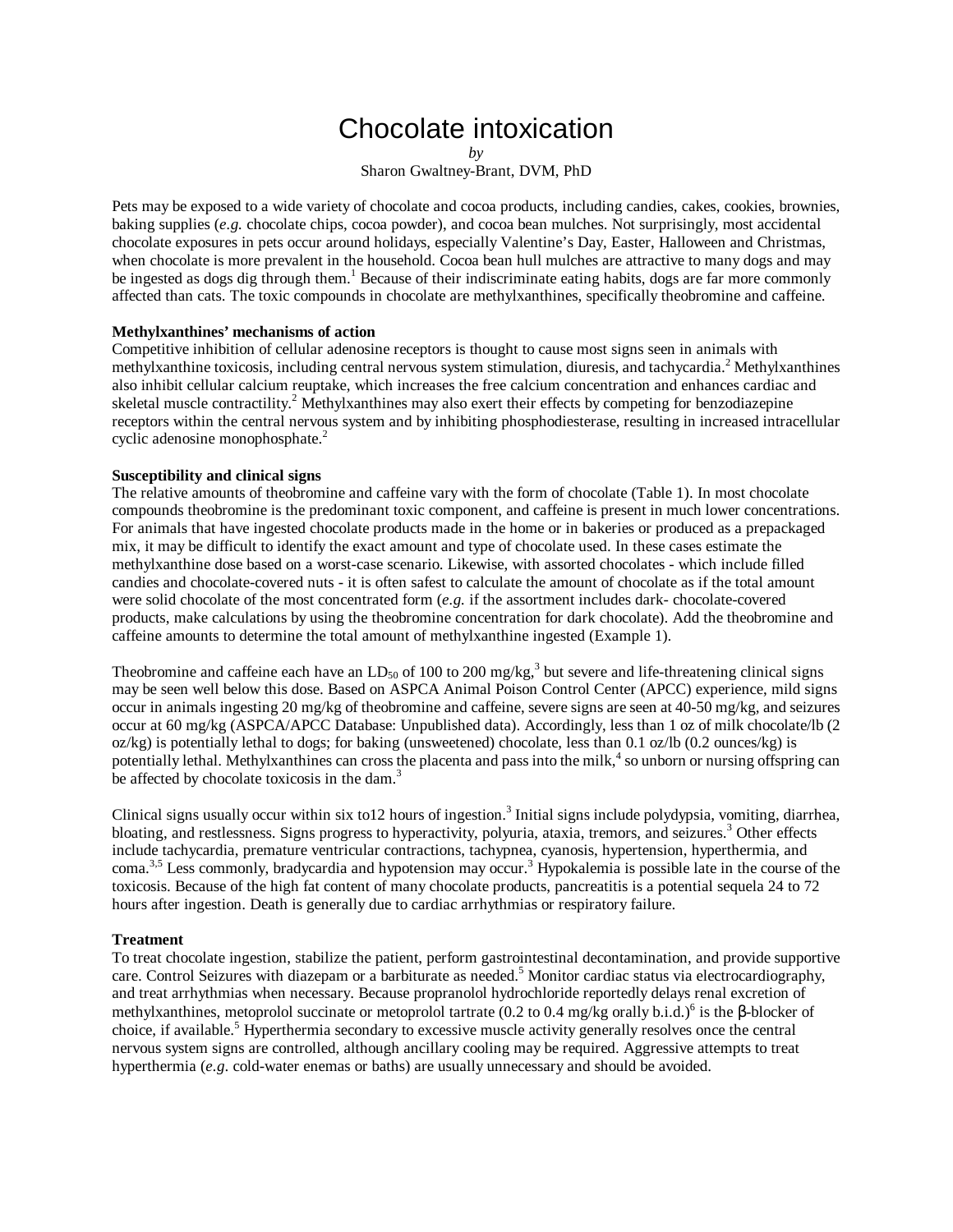After decontamination via emesis or gastric lavage, administer activated charcoal (1 to 4 g/kg orally).<sup>6</sup> In some cases, large quantities of chocolate may coalesce in the stomach, forming a large mass that may not be easily vomited or removed by lavage.<sup>5</sup> Additionally, if the dog ingested wrapped candy, the effects of methylxanthines may be delayed by several hours or days. For this reason, and because methylxanthines undergo enterohepatic recirculation, <sup>4</sup> giving repeated doses of activated charcoal is usually beneficial in symptomatic animals (vomiting may need to be controlled with metaclopramide hydrochloride).<sup>3</sup>

Administering intravenous fluids at twice the maintenance levels will support the cardiovascular system and enhance urinary excretion. Because caffeine can be reabsorbed from the bladder, place a urinary catheter in moderately to severely affected animals. 5 Serum electrolytes should be monitored, and any imbalances corrected as needed. In severe cases, clinical signs may persist for up to 72 hours because of the long half-life of theobromine in dogs (17.5 hours vs. 4.5 hours for caffeine). <sup>3</sup> Monitor for secondary complications (*e.g*. rhabdomyolysis, exacerbation of previously existing cardiac problems, disseminated intravascular coagulopathy) in symptomatic animals. With appropriate and aggressive treatment of chocolate intoxication, most animals will make a full recovery.

## **References**

- 1. Drolet R., *et. al*: Cacao bean shell poisoning in a dog. *J. Am. Vet. Med. Assoc.* Vol 185(8): 902, 1984.
- 2. Serafin, W.E.: Drugs used in the treatment of asthma. *In: Goodman and Gilman's The Pharmacologic*
- Basis of Therapeutics, 9<sup>th</sup> ed. J.G. Hardman, et al, eds. McGraw Hill, New York, NY, pp. 672-678, 1996. 3. Beasley V.R., *et al*: *A Systems Affected Approach To Veterinary Toxicology*. University of Illinois College of Veterinary Medicine, Urbana, IL, pp. 116-120, 1999.
- 4. Boothe, D.M.: Anticonvulsant drugs and analeptic agents. *In: Veterinary Pharmacology and Therapeutics*, 7<sup>th</sup> ed. H.R. Adams, ed. Iowa State University Press, Ames, IA, pp. 387-388, 1995.
- 5. Hooser S.B., Beasley VR.: Methylxanthine poisoning (chocolate and caffeine toxicosis). *In: Current Veterinary Therapy for Small Animal Practice IX*. WB Saunders, Philadelphia, PA, pp. 191-192, 1986.
- 6. Plumb D.C.: *Veterinary Drug Handbook*, 3<sup>rd</sup> ed. Iowa State University Press, Ames, IA, pp. 118; 424, 1999.

## **Example 1**

## **Calculating the methylxanthine dosage : A case study**

Raster, a 3-year-old border terrier weighing 19.8 lb (9 kg), was found eating his owner's Valentine's Day candy. All but seven of the 25 pieces are missing (two rolled under a counter where Raster couldn't reach them, and the owner had eaten five pieces), and the net weight of the box of candy is 10 oz. The candy contains milk- and darkchocolate-covered nuts and fillings and solid chocolate pieces. Estimate the total amount of methylxanthines Raster ingested. Is this a cause for concern?

- First, calculate the amount of chocolate ingested:  $10 \text{ oz} \div 25 \text{ pieces} = 0.4 \text{ oz/piece.}$
- Next, calculate the amount of methylxanthine ingested on a worst-case-scenario basis. Since the box contains a variety of solid and filled dark and milk chocolate candies, assume that all the candies were solid dark chocolate: 18 pieces  $X$  0.4 oz/piece = 7.2 oz chocolate ingested; 7.2 oz X (130 mg theobromine  $+ 20$  mg caffeine in dark chocolate) = 1080 mg; methylxanthine ingested: 1,080 mg methylxanthine  $\div$  9 kg = 120 mg/kg.

• At this level of methylxanthine, Raster is in danger of developing serious clinical signs if he is not promptly treated.

| <b>Compound</b>       | Theobromine $(mg/\omega z)$ | Caffeine $(mg/\omega z)$ |
|-----------------------|-----------------------------|--------------------------|
| White chocolate       | 0.25                        | 0.85                     |
| Milk chocolate        | 58                          |                          |
| Dark, sweet chocolate | 130                         | 20                       |

Table 1. Relative Amounts of Methylxanthines in Various Forms of Chocolate<sup>\*</sup>